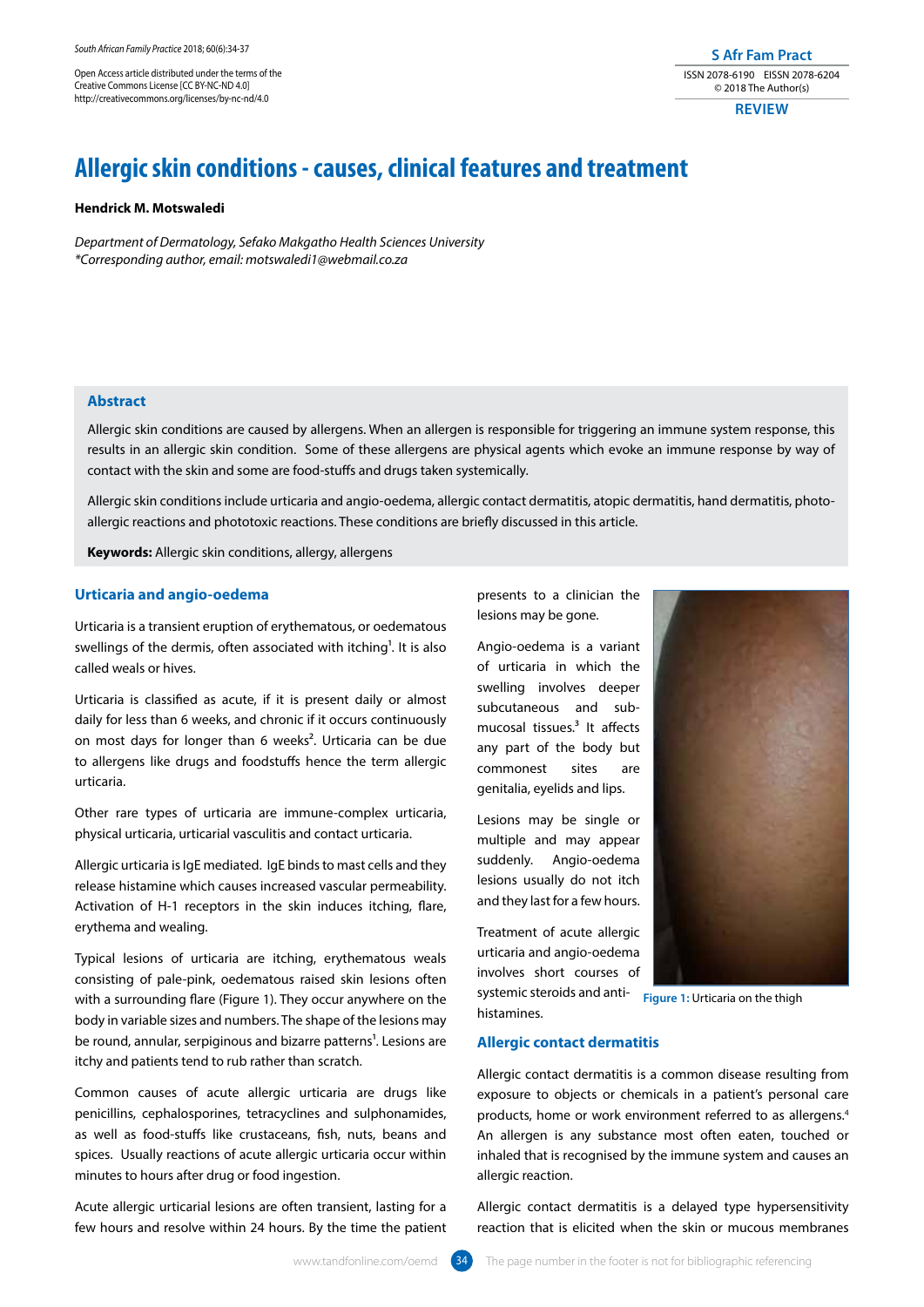come in contact with an allergen to which an individual has previously been sensitised.5

It has to be differentiated from irritant contact dermatitis which is the result of a local toxic effect when the skin comes in contact with irritant chemicals, such as solvents, acids or alkali.

Common allergens which cause allergic contact dermatitis may be jewellery, leather, personal care products like soaps and fragrances, plants, herbal medications, as well as objects or chemicals at work.

Allergic contact dermatitis can be acute or chronic. Clinically, it presents as well demarcated erythematous, vesicular or scaly patch or plaque with well-defined margins corresponding to the area of contact (Figure 2).

Acute episodes may present with a rash, blistering, weeping and oedema. Chronic episodes present with lichenified or scaly plaques. Allergic contact dermatitis is a delayed type hypersensitivity response that is allergen specific and requires prior sensitization of the individual to the allergen in question. When the patient first comes in contact with the allergen sensitization occurs. During the subsequent re-exposure there is release of cytokines and chemotactic factors resulting in a dermatitis.<sup>5</sup>

Even products that have been used before for some years can result in allergic contact dermatitis, either because of change in product formulation or as a result of sensitization to the product over time.4 Contributing factors towards development of allergic contact dermatitis are decreased skin barrier function, friction, heat and sweating.4

Common causes of allergic contact dermatitis are poison ivy and nickel (Figure 3). In most cases, it is a clinical diagnosis but patch testing is a gold standard in diagnosing allergic contact dermatitis.<sup>6</sup>

#### **Patch testing**

Patch testing is indicated in any patient presenting with a chronic, pruritic, eczematous or lichenified dermatitis, if allergic contact dermatitis is suspected.6¸7

When a particular allergen is not suspected, then a preloaded commercially available allergen kit can be used. If a particular allergen is suspected, e.g. a chemical substance at work, then the patch test is performed with a sample of that chemical.

Patch tests are often performed at the back or on the forearm (Figure 4). The area should be cleaned with water, and allowed to dry. Patch test chamber is applied and closed with adhesive tape. Results are read after 48 hours or earlier if a severe reaction with marked irritation occurs.

Patch test results can be negative, doubtful reaction, weakly positive, strongly positive or extremely positive.6¸7

False-positive results can result from the use of irritants or allergic substances at potentially irritating higher concentrations.<sup>6</sup>



**Figure 2:** Allergic contact dermatitis due to shoes



**Figure 3:** Nickel dermatitis due to buckle of belt



**Figure 4: Patch test on the forearm**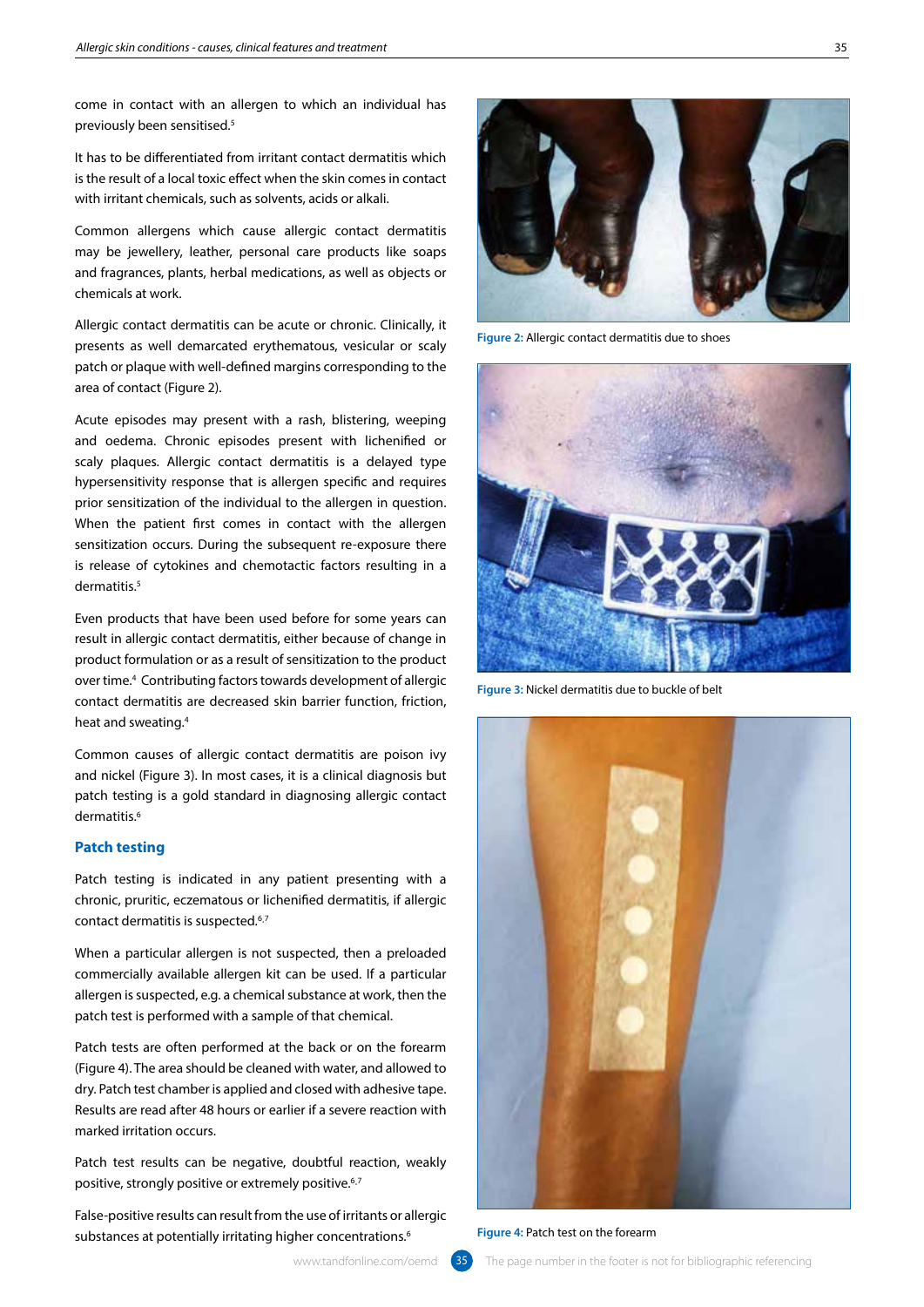

**Figure 5:** Atopic dermatitis in an infant



**Figure 6:** Atopic dermatitis on extensor aspect of legs

False-negative reactions may be due to too low concentrations of the allergen used. Other factors which may tamper with patch test reactions are prior ultraviolet light exposure to the test area, use of topical or systemic corticosteroids, topical calcineurin inhibitors and concomitant immunosuppressive therapies.<sup>6</sup>

Patch testing is a delayed-type hypersensitivity reaction that differs from skin prick testing which tests for an immediate hypersensitivity reaction. Patch testing leads to skin rashes while skin prick tests lead to rhinorrhoea, eye tearing and shortness of breath.4

Side effects of patch tests include pruritus at site of positive reaction, infections and anaphylaxis. In rare cases, a patient may develop widespread multiple positive patch tests reactions, a phenomenon called excited skin syndrome or angry back syndrome.4

Treatment of allergic contact dermatitis starts with identification of the allergen and avoidance thereof. Application of potent topical corticosteroids often results in resolution of the lesions.

### **Atopic dermatitis**

Atopic dermatitis (atopic eczema) is an itchy, chronic, relapsing inflammatory skin condition, characterised by itchy papules which become excoriated and lichenified and often have a flexural distribution<sup>8</sup>

It is often associated with other atopic diseases, like asthma, allergic rhinitis and allergic conjuctivitis. The pathogenesis of



**Figure 7:** Atopic dermatitis on flexor aspect of limbs



**Figure 8:** Hand dermatitis, palmar and dorsal aspects

atopic eczema involves many factors including genetic factors, allergies, infections, climatic and environmental influences.<sup>8</sup> Environmental allergens are probably the major determinants of whether sensitization of genetically predisposed individuals occurs.8

The two most considered environmental allergens are pollution and microbes.<sup>8</sup> In individuals with the atopic phenotype, eczema may be induced or exacerbated by staphylococcal toxins or by the presence on the skin of Malassezia yeasts.<sup>8</sup>

Colonization of the skin by *staphylococcus aureus* exacerbates eczema by way of staphylococcal superantigens which drive an inflammatory response and elicit an eczematous inflammatory reaction. Secondly, invasive infection by staphylococci produces acute, infected flares of eczema.<sup>8</sup>

Atopic dermatitis patients mount IgE antibody responses to a variety of environmental allergens.<sup>9</sup>

The clinical presentation of atopic eczema varies with age.

In infants, the rash may occur all over the body with a nonspecific distribution (Figure 5).

In crawling children, the extensor aspects of the knees and elbows are mostly affected (Figure 6). In older children, the flexural aspects of elbows, knees and wrists are characteristically involved (Figure 7).

In adults, the clinical picture is like that of an older child with lichenification of flexures. Lesions in atopic dermatitis may be vesicular, weeping and crusted in acute stage or erythematous papules, excoriations and lichenifications in subacute and chronic phases.

Treatment of atopic dermatitis is beyond the scope of this article, but involves the use of emollients, topical corticosteroids, topical